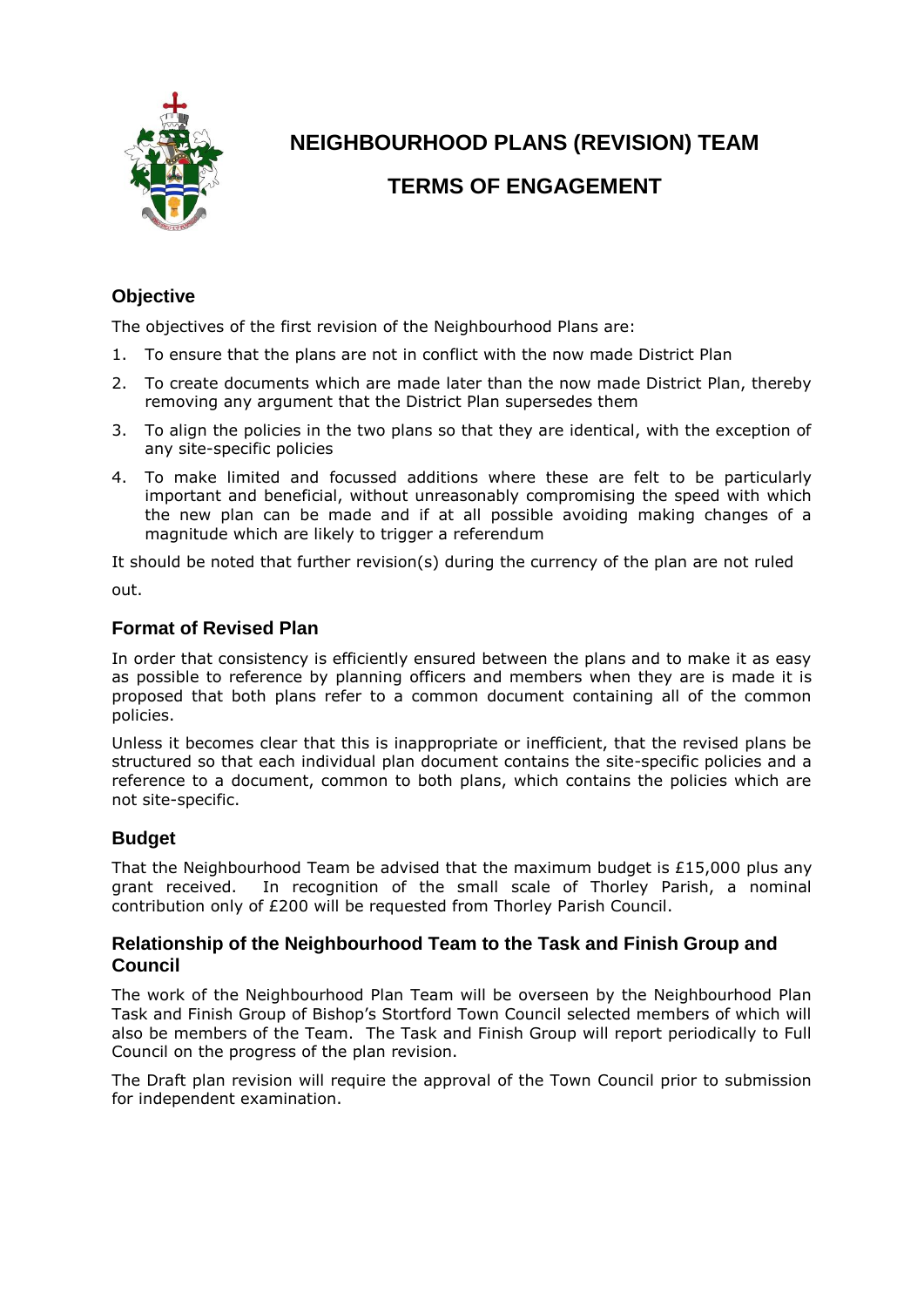#### **Assumptions Which Will Be Made**

For the purpose of the neighbourhood plan exercise it will be assumed that developments will occur substantially in accordance with the policies of the District Plan.

By joining the team individual members or organisations are *not* indicating that they support these District level policies. They are free to challenge them *outside the activities of the team* on condition that the publicity surrounding such challenges does not undermine their participation in the Neighbourhood Plan (for example their challenge/publicity could object to the District policies, but make it clear that, in the event that they are implemented, the policies of the neighbourhood plan are better than the situation without the neighbourhood plan.)

#### **Commitment, Attendance, Process**

Members are expected to attend at least two thirds of ordinary meetings of the team. Members should give apologies to the Chief Executive Officer of the Town Council if they are unable to attend. Members should recognise that the team represents a significant commitment over an extended time. As a guideline the Neighbourhood Plan teams for Silverleys and Meads wards met every three weeks for approximately two and a half hours, during the period November 2012-April 2014. Extensive work was needed between meetings. Whilst the revision will be much less work in total, it is expected that the intensity of the work will be similar.

Whilst members should feel under no obligation to agree to undertake work between meetings, once they have agreed, would normally be expected to complete the work they have agreed to do.

Meetings will take a combination of formally chaired engagements and more interactive workshops/brainstorming sessions.

Members of the team are expected to work together in a spirit of positive and professional cooperation towards the rapid achievement of the overall objective. Team members should not adopt 'filibustering' or other techniques to delay progress and must respect the views of other members, even if they differ from their own.

#### **Chairmanship, Leadership and Facilitation**

The Chairman will be selected by the Council however in the absence of the Chairman at any meeting the team will elect a Chairman for the meeting. Some meetings may take the form of a facilitated workshop. The Team is free to adopt working practices which suit the purpose and will not be bound by Council Standing Orders nor to follow formal processes during the bulk of its discussion. The exception is that documents to be submitted for further examination by the Task and Finish Group or the Council must be formally approved by a simple majority of the team.

#### **Other Matters**

This is a living document and will evolve as the process progresses.

The Neighbourhood Plans (Revision) Team: Application Form is on Page 3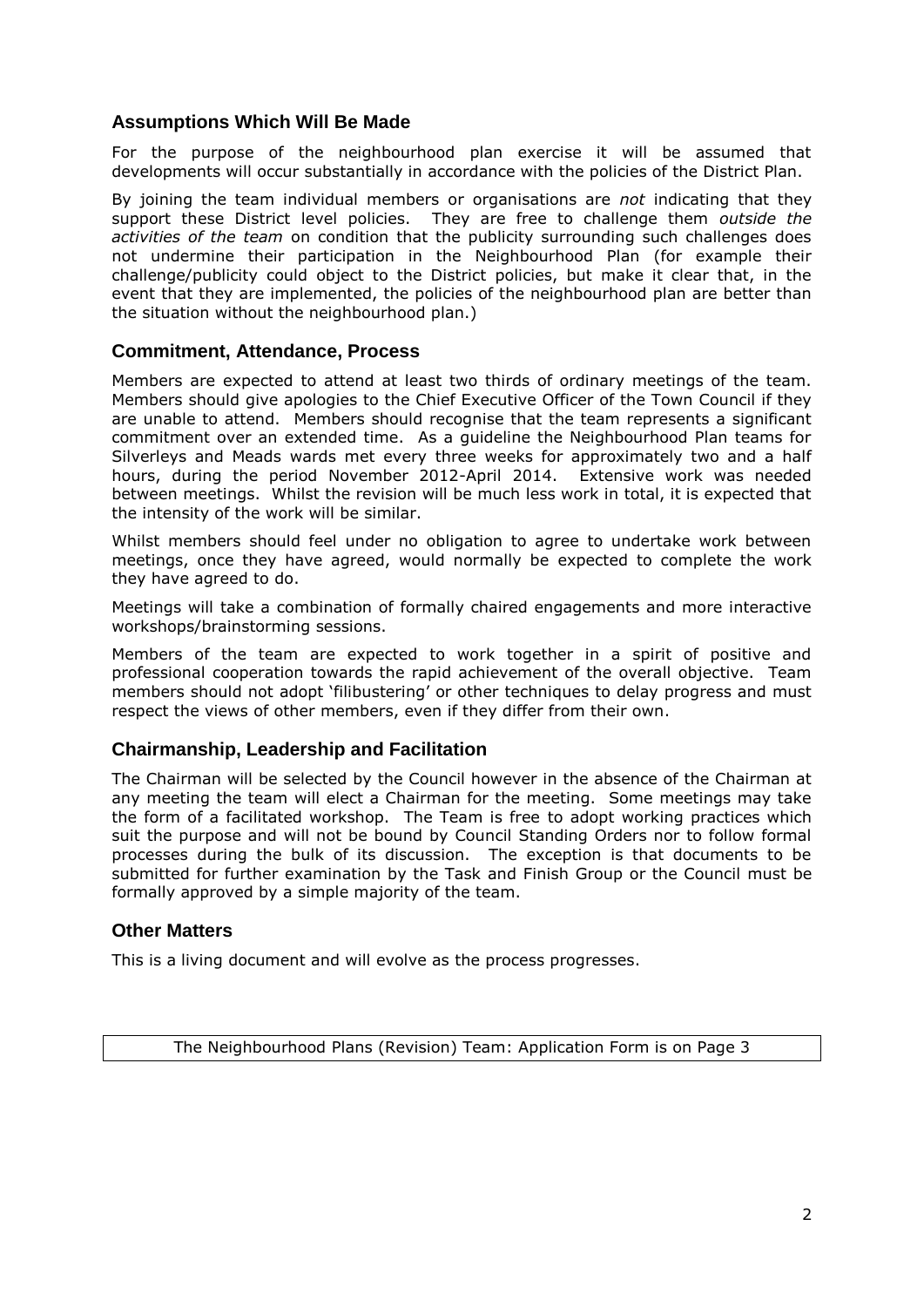

# **BISHOP'S STORTFORD TOWN COUNCIL NEIGHBOURHOOD PLANS (REVISIONS) TEAM APPLICATION FORM**

# Name: Address: Daytime Telephone Number: Mobile Number: Email Address: Do you represent an organisation(s) or group(s)? If so which? Are you a member of any other clubs or groups within the town? Do you have any specific skills or qualifications which you would like to contribute? In a paragraph, explain why you wish to be a member of the Neighbourhood Plan Team? Is there anything else you would like to tell us?